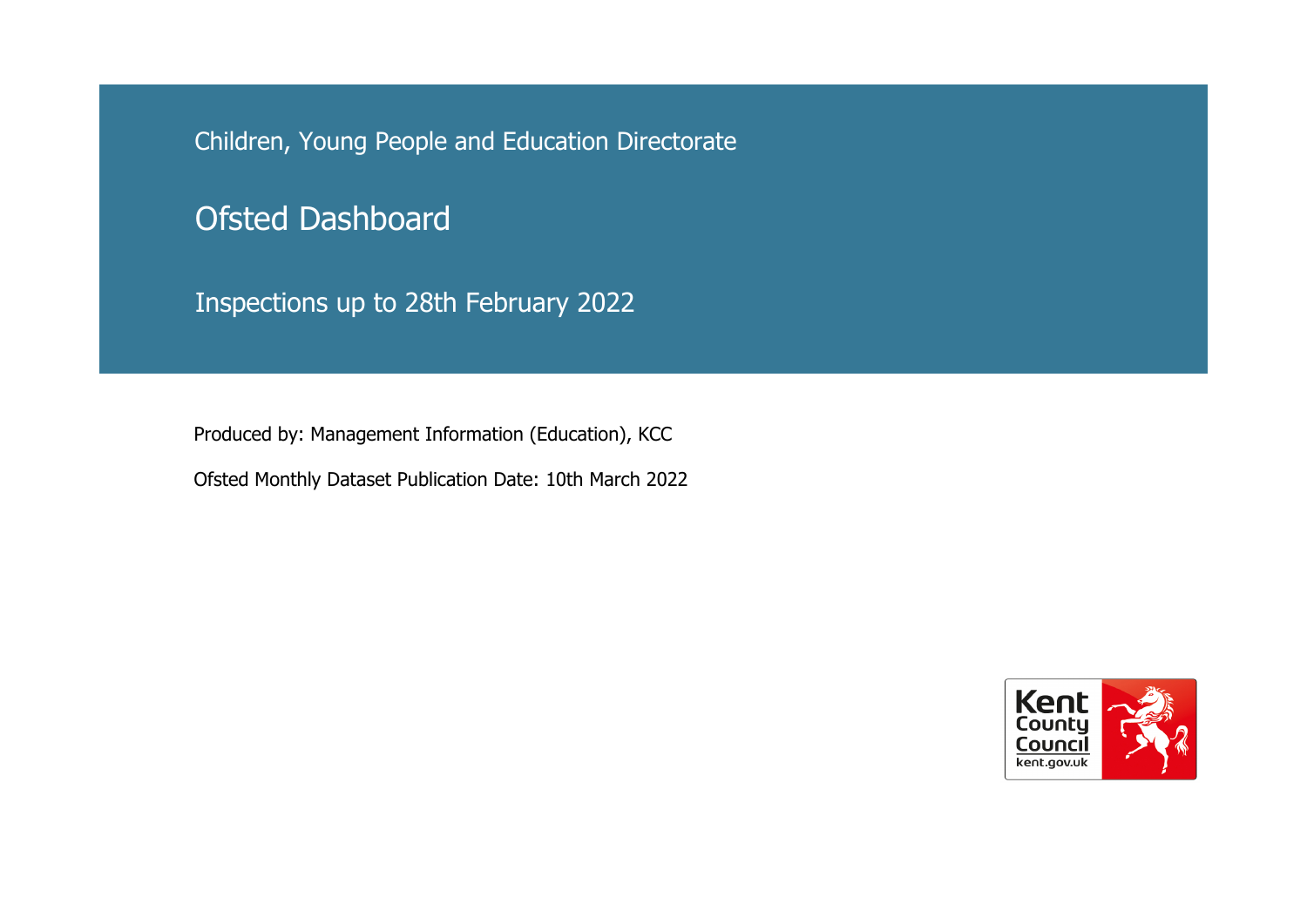# **Ofsted Inspection Results Dashboard**

#### **Notes:**

This table includes the most recent inspection result for a school based on either their current or previous DfE number/status

|                                               | <b>Most Recent Inspection Outcomes - ALL</b> |                      |                |             |                              |              |        |        |               |                                 |  |  |  |  |
|-----------------------------------------------|----------------------------------------------|----------------------|----------------|-------------|------------------------------|--------------|--------|--------|---------------|---------------------------------|--|--|--|--|
| <b>Type</b>                                   | Number of<br>schools<br>inspected            | Number<br>Inadequate | Number RI      | Number Good | <b>Number</b><br>Outstanding | % Inadequate | $%$ RI | % Good | % Outstanding | % Good or<br><b>Outstanding</b> |  |  |  |  |
| Primary                                       | 452                                          | 6                    | 26             | 338         | 82                           | 1.3          | 5.8    | 74.8   | 18.1          | 92.9                            |  |  |  |  |
| Secondary                                     | 98                                           | 0                    | 12             | 61          | 25                           | 0.0          | 12.2   | 62.2   | 25.5          | 87.8                            |  |  |  |  |
| Special                                       | 22<br>$\pmb{0}$<br>$\mathbf{1}$              |                      |                |             | $\overline{7}$               | 0.0          | 4.5    | 63.6   | 31.8          | 95.5                            |  |  |  |  |
| PRU                                           | 6                                            | $\pmb{0}$            | $\overline{2}$ | 3           | $\mathbf{1}$                 | 0.0          | 33.3   | 50.0   | 16.7          | 66.7                            |  |  |  |  |
| <b>TOTAL</b>                                  | 578                                          | 6                    | 41             | 416         | 115                          | 1.0          | 7.1    | 72.0   | 19.9          | 91.9                            |  |  |  |  |
| No. of schools not<br>inspected               | 5                                            |                      |                |             |                              |              |        |        |               |                                 |  |  |  |  |
| National                                      |                                              |                      |                |             |                              | 3            | 10     | 68     | 19            | 87                              |  |  |  |  |
| <b>School Sixth Form</b>                      | 66                                           | $\mathbf 0$          | 4              | 42          | 20                           | 0.0          | 6.1    | 63.6   | 30.3          | 93.9                            |  |  |  |  |
| <b>School Early Years</b><br><b>Provision</b> | 285                                          | 3                    | 21             | 179         | 82                           | 1.1          | 7.4    | 62.8   | 28.8          | 91.6                            |  |  |  |  |
| <b>EY Settings</b>                            | 551                                          | 3                    | 11             | 437         | 100                          | 0.5          | 2.0    | 79.3   | 18.1          | 97.5                            |  |  |  |  |

## **Notes:**

Note: The total numbers in these tables will not add up to the totals in the summary tables above, as a school must have both a current and a previous inspection result to be included in the direction of travel analysis, whereas all schools are included in the summary tables above.

| Inadequate |  |  | Inadequate | . <u>.</u> | - - | --- |  |
|------------|--|--|------------|------------|-----|-----|--|
|            |  |  |            |            |     |     |  |

| Most Recent Inspection Outcomes - CURRENT ACADEMIC YEAR ONLY |                                   |                             |                |                |                       |              |      |        |               |                                 |  |  |  |
|--------------------------------------------------------------|-----------------------------------|-----------------------------|----------------|----------------|-----------------------|--------------|------|--------|---------------|---------------------------------|--|--|--|
| <b>Type</b>                                                  | Number of<br>schools<br>inspected | <b>Number</b><br>Inadequate | Number RI      | Number Good    | Number<br>Outstanding | % Inadequate | % R1 | % Good | % Outstanding | % Good or<br><b>Outstanding</b> |  |  |  |
| Primary                                                      | 39                                | 0                           | 2              | 29             | 8                     | 0.0          | 5.1  | 74.4   | 20.5          | 94.9                            |  |  |  |
| Secondary                                                    | 9                                 | 0                           | 0              | $\overline{7}$ | $\overline{2}$        | 0.0          | 0.0  | 77.8   | 22.2          | 100.0                           |  |  |  |
| Special                                                      | $\overline{2}$                    | 0                           | 0              | $\overline{2}$ | 0                     | 0.0          | 0.0  | 100.0  | 0.0           | 100.0                           |  |  |  |
| PRU                                                          |                                   |                             |                |                |                       |              |      |        |               |                                 |  |  |  |
| <b>TOTAL</b>                                                 | 50                                | 0                           | $\overline{2}$ | 38             | 10                    | 0.0          | 4.0  | 76.0   | 20.0          | 96.0                            |  |  |  |
| <b>EY Settings</b>                                           | 47                                | 3                           | $\overline{ }$ | 34             | 3                     | 6.4          | 14.9 | 72.3   | 6.4           | 78.7                            |  |  |  |

|                                  | Direction of travel - CURRENT ACADEMIC YEAR - Numbers |      |                          |                |                                         | Direction of travel - CURRENT ACADEMIC YEAR - Percentages |      |                  |        |  |  |
|----------------------------------|-------------------------------------------------------|------|--------------------------|----------------|-----------------------------------------|-----------------------------------------------------------|------|------------------|--------|--|--|
|                                  |                                                       |      | Latest inspection result |                |                                         | Latest inspection result                                  |      |                  |        |  |  |
| Previous<br>inspection<br>result | Outstanding                                           | Good | R <sub>1</sub>           | Inadequate     | <b>Previous</b><br>inspection<br>result | Outstanding                                               | Good | R <sub>1</sub>   | Inadeq |  |  |
| Outstanding                      | $\overline{2}$                                        | 4    | $\mathbf{0}$             | $\overline{0}$ | Outstanding                             | 4.1                                                       | 8.2  | 0.0 <sub>1</sub> | 0.0    |  |  |
| Good                             |                                                       | 15   | י 2                      | $\overline{0}$ | Good                                    | 14.3                                                      | 30.6 | 4.1              | 0.0    |  |  |
| <b>RI</b>                        | $\overline{0}$                                        | 18   | $\mathbf{0}$             | $\Omega$       | IRI                                     | 0.0                                                       | 36.7 | 0.0              | 0.0    |  |  |
| Inadequate                       | $\overline{0}$                                        |      | $\overline{0}$           | $\mathbf{0}$   | Inadequate                              | 0.0 <sub>1</sub>                                          | 2.0  | 0.0 <sub>1</sub> | 0.0    |  |  |

| Inadequate |  |  |
|------------|--|--|
|            |  |  |

Not Met (enforcement) and 1 Setting with an outcome of Not Met (with actions)

|                                         | Direction of travel - ALL SCHOOLS - Numbers |      |                          |                |  |  |
|-----------------------------------------|---------------------------------------------|------|--------------------------|----------------|--|--|
|                                         |                                             |      | Latest inspection result |                |  |  |
| <b>Previous</b><br>inspection<br>result | Outstanding                                 | Good | R <sub>1</sub>           | Inadequate     |  |  |
| Outstanding                             | 20                                          | 35   | $\overline{3}$           | $\overline{0}$ |  |  |
| Good                                    | 71                                          | 137  | 18                       |                |  |  |
| <b>RI</b>                               |                                             | 201  | 10                       | ß,             |  |  |
|                                         |                                             |      |                          |                |  |  |

In addition to the above outcomes for EY Settings, there were 45 Settings with an outcome of Met, 0 Settings with an outcome of Not Met (enforcement) and 3 Settings with an outcome of Not Met (with actions)

In addition to the above outcomes for EY Settings, there were 23 Settings with an outcome of Met, 0 Settings with an outcome of The above totals for EY settings include all available Ofsted published data as at 7th March 2022 for inspections so far in the 2021/22 academic year.

|      | <b>ALL SCHOOLS - Numbers</b> |                |                                  | Direction of travel - ALL SCHOOLS - Percentages |      |                |            |  |  |  |  |
|------|------------------------------|----------------|----------------------------------|-------------------------------------------------|------|----------------|------------|--|--|--|--|
|      | Latest inspection result     |                |                                  | Latest inspection result                        |      |                |            |  |  |  |  |
| Good | R1                           | Inadequate     | Previous<br>inspection<br>result | Outstanding                                     | Good | R <sub>1</sub> | Inadequate |  |  |  |  |
| 35   | $\overline{3}$               | $\overline{0}$ | Outstanding                      | 3.7                                             | 6.4  | 0.6            |            |  |  |  |  |
|      | 18                           | $\overline{2}$ | Good                             | 13.1                                            | 25.2 | 3.3            |            |  |  |  |  |
|      | 10                           | 3              | <b>RI</b>                        | 1.3                                             | 37.0 | 1.8            |            |  |  |  |  |
|      |                              |                |                                  |                                                 |      |                |            |  |  |  |  |

|                | Direction of travel - CURRENT ACADEMIC YEAR - Numbers |                          |                | Direction of travel - CURRENT ACADEMIC YEAR - Percentages |                          |      |           |                  |  |
|----------------|-------------------------------------------------------|--------------------------|----------------|-----------------------------------------------------------|--------------------------|------|-----------|------------------|--|
|                |                                                       | Latest inspection result |                |                                                           | Latest inspection result |      |           |                  |  |
| Outstanding    | Good                                                  | R <sub>1</sub>           | Inadequate     | <b>Previous</b><br>inspection<br>result                   | Outstanding              | Good | <b>RI</b> | Inadequate       |  |
| $\overline{2}$ | 4                                                     | $\overline{0}$           | $\overline{0}$ | Outstanding                                               | 4.1                      | 8.2  | 0.0       | 0.0 <sub>1</sub> |  |
| $\overline{7}$ | 15                                                    | $\overline{2}$           | $\overline{0}$ | Good                                                      | 14.3                     | 30.6 | 4.1       | 0.0 <sub>1</sub> |  |
| $\mathbf{0}$   | 18                                                    | $\overline{0}$           | $\overline{0}$ | <b>RI</b>                                                 | 0.0                      | 36.7 | 0.0       | 0.0 <sub>1</sub> |  |
| $\mathbf{0}$   | $\mathbf{1}$                                          | $\Omega$                 | $\mathbf{0}$   | Inadequate                                                | 0.0                      | 2.0  | 0.0       | 0.0              |  |

National data is based on the published Ofsted dataset as at 28/02/2022

Source: Ofsted Published Data 280222 Ofsted Dashboard as at 28\_02\_2022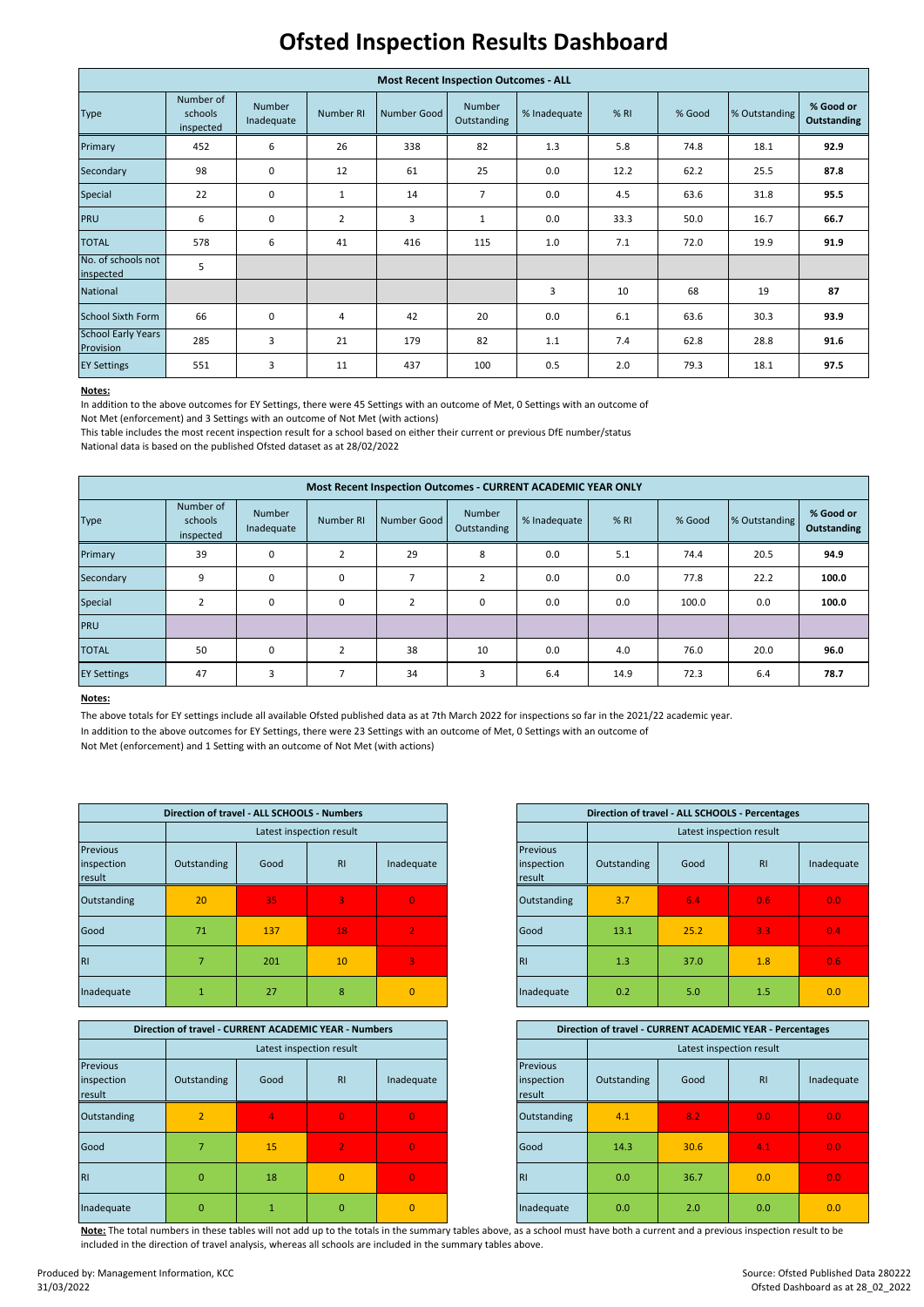# **Ofsted Inspection Results Dashboard**

### **% of Pupils attending Schools with Good and Outstanding Ofsted Judgements**

October 2021 School Census data has been used for total roll numbers N.B. Horizontal line represents the national % of pupils attending Schools with Good or Outstanding Ofsted Judgements as at 31/08/2021



#### % of Schools and EY Settings with Good and Outstanding Ofsted Judgements - as at 28th February 2022



Produced by: Management Information, KCC 31/03/2022

Source: Ofsted Published Data 280222 Ofsted Dashboard as at 28\_02\_2022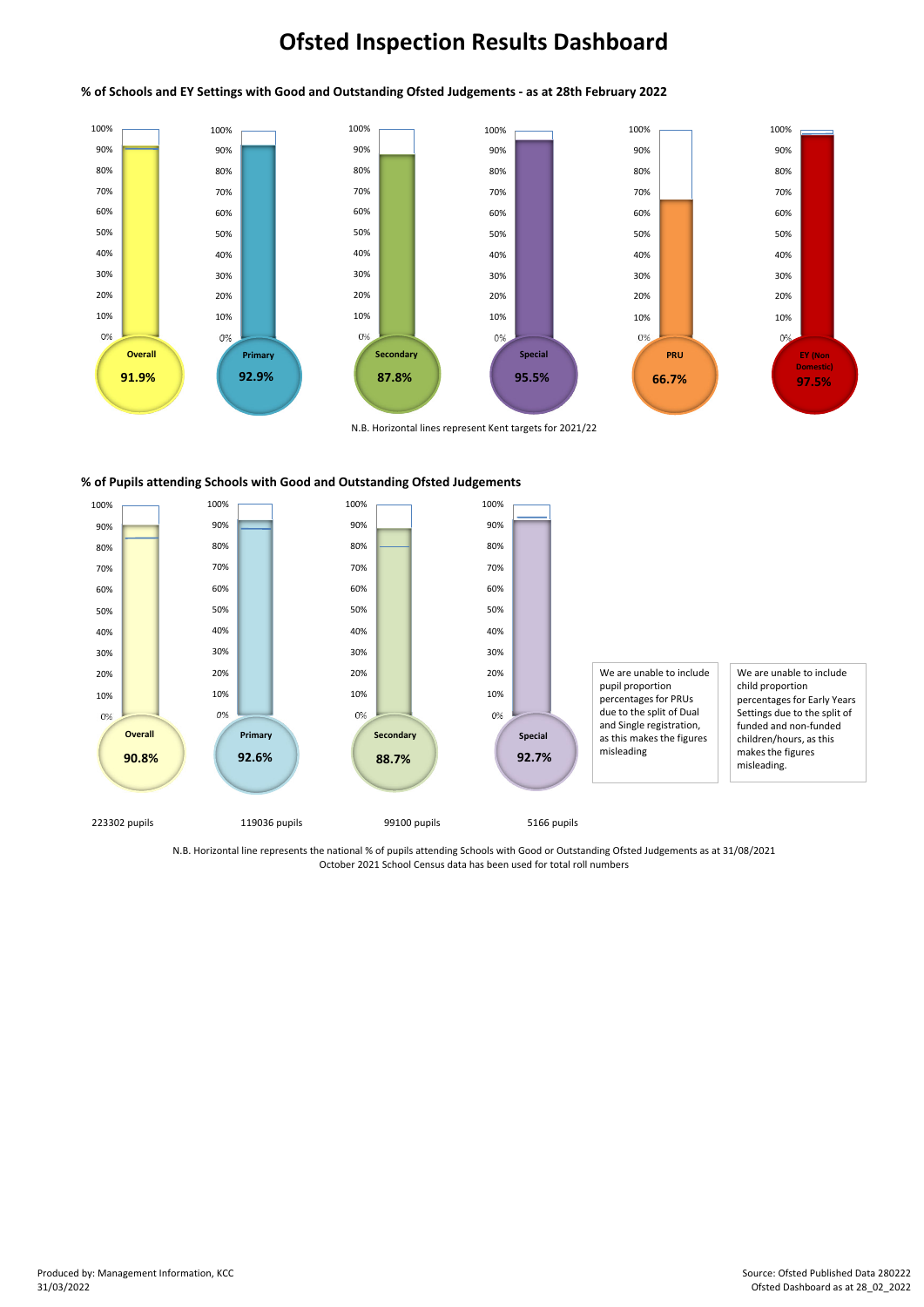|                       |                  |                        |                |                |                                | Ofsted Inspection Results - Overall Effectiveness - 28th February 2022 - All Schools |                                     |                          |
|-----------------------|------------------|------------------------|----------------|----------------|--------------------------------|--------------------------------------------------------------------------------------|-------------------------------------|--------------------------|
| <b>District</b>       | <b>Type</b>      | <b>Total Inspected</b> | Oustanding     | Good           | <b>Requires</b><br>Improvement | Inadequate                                                                           | <b>Total Good or</b><br>Outstanding | % Good or<br>Outstanding |
| Ashford               | $\overline{PRI}$ | 42                     | 4              | 36             | 2                              | 0                                                                                    | 40                                  | 95.2                     |
| Canterbury            | PRI              | 35                     | 10             | 23             |                                |                                                                                      | 33                                  | 94.3                     |
| Dartford              | PRI              | 27                     | 3              | 22             |                                |                                                                                      | 25                                  | 92.6                     |
| Dover                 | PRI              | 41                     | 8              | 31             |                                | 0                                                                                    | 39                                  | 95.1                     |
| Folkestone and Hythe  | PRI              | 35                     | 7              | 24             | 4                              | 0                                                                                    | 31                                  | 88.6                     |
| Gravesham             | PRI              | 28                     | 3              | 23             |                                | 0                                                                                    | 26                                  | 92.9                     |
| Maidstone             | PRI              | 48                     | 9              | 33             | 6                              | 0                                                                                    | 42                                  | 87.5                     |
| Sevenoaks             | PRI              | 41                     | 6              | 31             | 3                              |                                                                                      | 37                                  | 90.2                     |
| Swale                 | PRI              | 48                     | 10             | 33             | 3                              | $\overline{2}$                                                                       | 43                                  | 89.6                     |
| Thanet                | PRI              | 31                     | 7              | 24             | $\Omega$                       | 0                                                                                    | 31                                  | 100.0                    |
| Tonbridge and Malling | PRI              | 44                     | 9              | 32             | 2                              | $\mathbf 1$                                                                          | 41                                  | 93.2                     |
| Tunbridge Wells       | PRI              | 32                     | 6              | 26             | $\Omega$                       | 0                                                                                    | 32                                  | 100.0                    |
| Kent                  | <b>PRI</b>       | 452                    | 82             | 338            | 26                             | 6                                                                                    | 420                                 | 92.9                     |
|                       |                  |                        |                |                |                                |                                                                                      |                                     |                          |
| Ashford               | PRU              | 0                      | $\overline{0}$ | $\overline{0}$ | 0                              | 0                                                                                    | 0                                   | 0.0                      |
| Canterbury            | PRU              | $\Omega$               | 0              | 0              | 0                              | 0                                                                                    | 0                                   | 0.0                      |
| Dartford              | PRU              | $\Omega$               | 0              | 0              | 0                              | 0                                                                                    | 0                                   | 0.0                      |
| Dover                 | PRU              | 0                      | 0              | 0              | 0                              | 0                                                                                    | 0                                   | 0.0                      |
| Folkestone and Hythe  | <b>PRU</b>       |                        | 0              |                | 0                              | 0                                                                                    | 1                                   | 100.0                    |
| Gravesham             | PRU              |                        | 0              | 0              |                                | 0                                                                                    | 0                                   | 0.0                      |
| Maidstone             | PRU              |                        | 0              |                | 0                              | 0                                                                                    | 1                                   | 100.0                    |
| Sevenoaks             | PRU              | 0                      | 0              | 0              | 0                              | 0                                                                                    | 0                                   | 0.0                      |
| Swale                 | PRU              | 0                      | 0              | 0              | $\Omega$                       | 0                                                                                    | 0                                   | 0.0                      |
| Thanet                | PRU              |                        | 0              |                | 0                              | 0                                                                                    | 1                                   | 100.0                    |
| Tonbridge and Malling | PRU              |                        | 0              | 0              |                                | 0                                                                                    | 0                                   | 0.0                      |
| Tunbridge Wells       | PRU              |                        |                | 0              | 0                              | 0                                                                                    |                                     | 100.0                    |
| Kent                  | <b>PRU</b>       | 6                      | 1              | 3              | 2                              | 0                                                                                    | 4                                   | 66.7                     |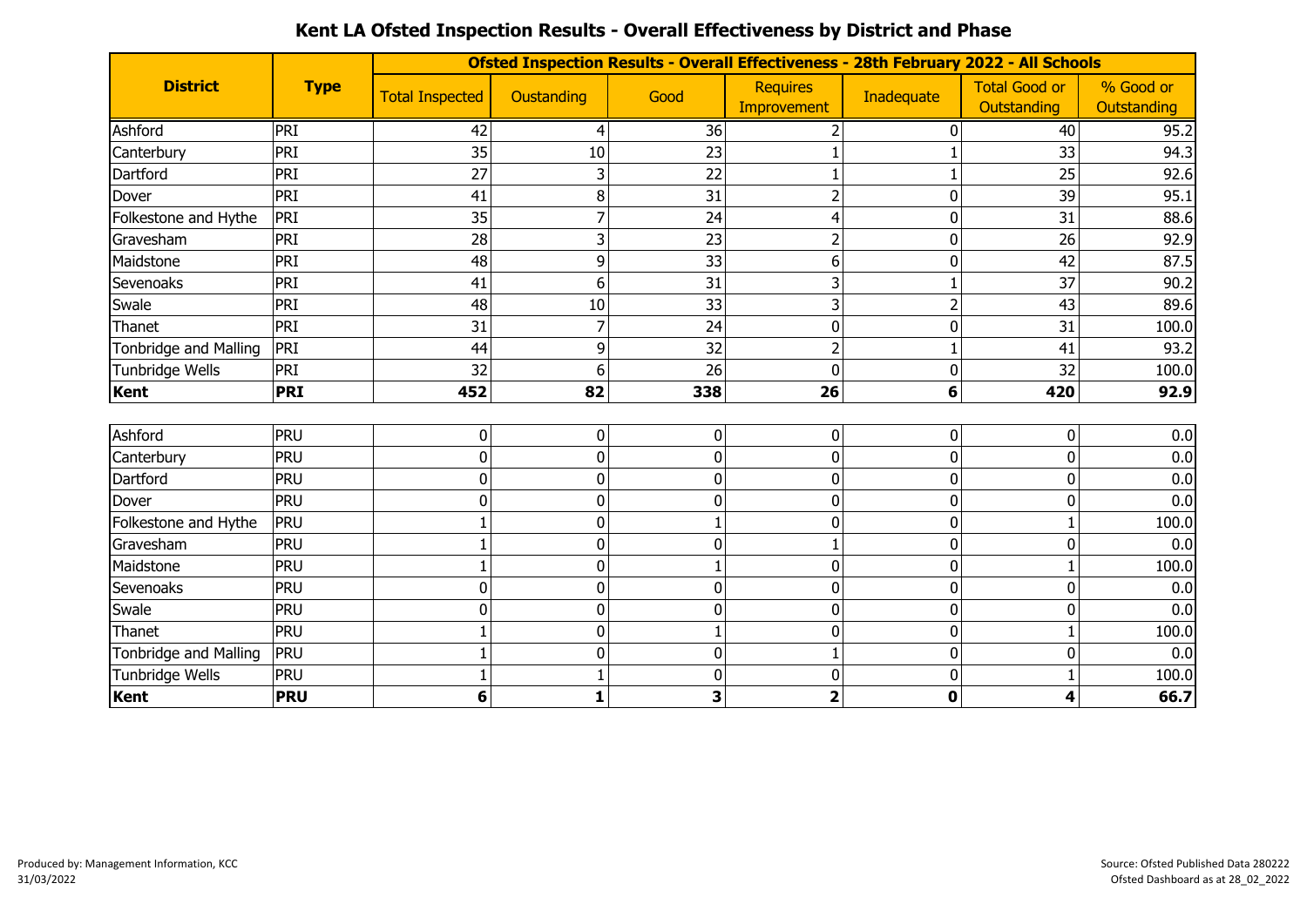|                              | <b>Type</b> |                        |                         |                |                                | Ofsted Inspection Results - Overall Effectiveness - 28th February 2022 - All Schools |                                     |                          |
|------------------------------|-------------|------------------------|-------------------------|----------------|--------------------------------|--------------------------------------------------------------------------------------|-------------------------------------|--------------------------|
| <b>District</b>              |             | <b>Total Inspected</b> | Oustanding              | Good           | <b>Requires</b><br>Improvement | Inadequate                                                                           | <b>Total Good or</b><br>Outstanding | % Good or<br>Outstanding |
| Ashford                      | <b>SEC</b>  |                        |                         | 5              |                                | 0                                                                                    | 6                                   | 85.7                     |
| Canterbury                   | <b>SEC</b>  | 9                      |                         |                |                                | 0                                                                                    | 8                                   | 88.9                     |
| Dartford                     | <b>SEC</b>  | 10                     | 3                       |                | 0                              | 0                                                                                    | 10                                  | 100.0                    |
| Dover                        | <b>SEC</b>  | 9                      |                         | 3              |                                | 0                                                                                    | 5                                   | 55.6                     |
| Folkestone and Hythe         | <b>SEC</b>  |                        | 2                       | 3              | 0                              | 0                                                                                    | 5                                   | 100.0                    |
| Gravesham                    | <b>SEC</b>  | 8                      | 3                       | 5              | $\overline{0}$                 | 0                                                                                    | 8                                   | 100.0                    |
| Maidstone                    | <b>SEC</b>  | 11                     |                         | 9              | 0                              | 0                                                                                    | 11                                  | 100.0                    |
| Sevenoaks                    | <b>SEC</b>  |                        | $\Omega$                | 3              | 0                              | 0                                                                                    | 3                                   | 100.0                    |
| Swale                        | <b>SEC</b>  | 8                      |                         | 5              |                                | 0                                                                                    | 7                                   | 87.5                     |
| Thanet                       | <b>SEC</b>  | 8                      |                         | 5              |                                | 0                                                                                    | 6                                   | 75.0                     |
| Tonbridge and Malling        | <b>SEC</b>  | 11                     |                         | 6              |                                | 0                                                                                    | 9                                   | 81.8                     |
| Tunbridge Wells              | <b>SEC</b>  | $\mathbf{Q}$           |                         |                |                                | 0                                                                                    | 8                                   | 88.9                     |
| Kent                         | <b>SEC</b>  | 98                     | 25                      | 61             | 12                             | $\mathbf 0$                                                                          | 86                                  | 87.8                     |
|                              |             |                        |                         |                |                                |                                                                                      |                                     |                          |
| Ashford                      | <b>SPE</b>  |                        |                         |                | 0                              | 0                                                                                    | $\overline{2}$                      | 100.0                    |
| Canterbury                   | <b>SPE</b>  |                        | 0                       | $\overline{2}$ | 0                              | 0                                                                                    | $\overline{2}$                      | 100.0                    |
| Dartford                     | <b>SPE</b>  |                        | 0                       |                | 0                              | 0                                                                                    | 1                                   | 100.0                    |
| Dover                        | <b>SPE</b>  |                        | $\mathbf{0}$            | $\overline{2}$ | 0                              | 0                                                                                    | $\overline{2}$                      | 100.0                    |
| Folkestone and Hythe         | <b>SPE</b>  |                        |                         | 0              | $\Omega$                       | 0                                                                                    | 1                                   | 100.0                    |
| Gravesham                    | <b>SPE</b>  |                        |                         | 0              | 0                              | 0                                                                                    |                                     | 100.0                    |
| Maidstone                    | <b>SPE</b>  |                        |                         | 0              | $\overline{0}$                 | 0                                                                                    | $\overline{2}$                      | 100.0                    |
| Sevenoaks                    | <b>SPE</b>  |                        |                         |                | 0                              | 0                                                                                    | $\overline{2}$                      | 100.0                    |
| Swale                        | <b>SPE</b>  |                        |                         | 0              | 0                              | 0                                                                                    | 1                                   | 100.0                    |
| Thanet                       | <b>SPE</b>  |                        | 0                       |                | 0                              | 0                                                                                    | 4                                   | 100.0                    |
| <b>Tonbridge and Malling</b> | <b>SPE</b>  |                        | 0                       |                |                                | 0                                                                                    | 1                                   | 50.0                     |
| Tunbridge Wells              | <b>SPE</b>  |                        | 0                       |                | 0                              | 0                                                                                    | $\overline{2}$                      | 100.0                    |
| <b>Kent</b>                  | <b>SPE</b>  | 22                     | $\overline{\mathbf{z}}$ | 14             | 1                              | 0                                                                                    | 21                                  | 95.5                     |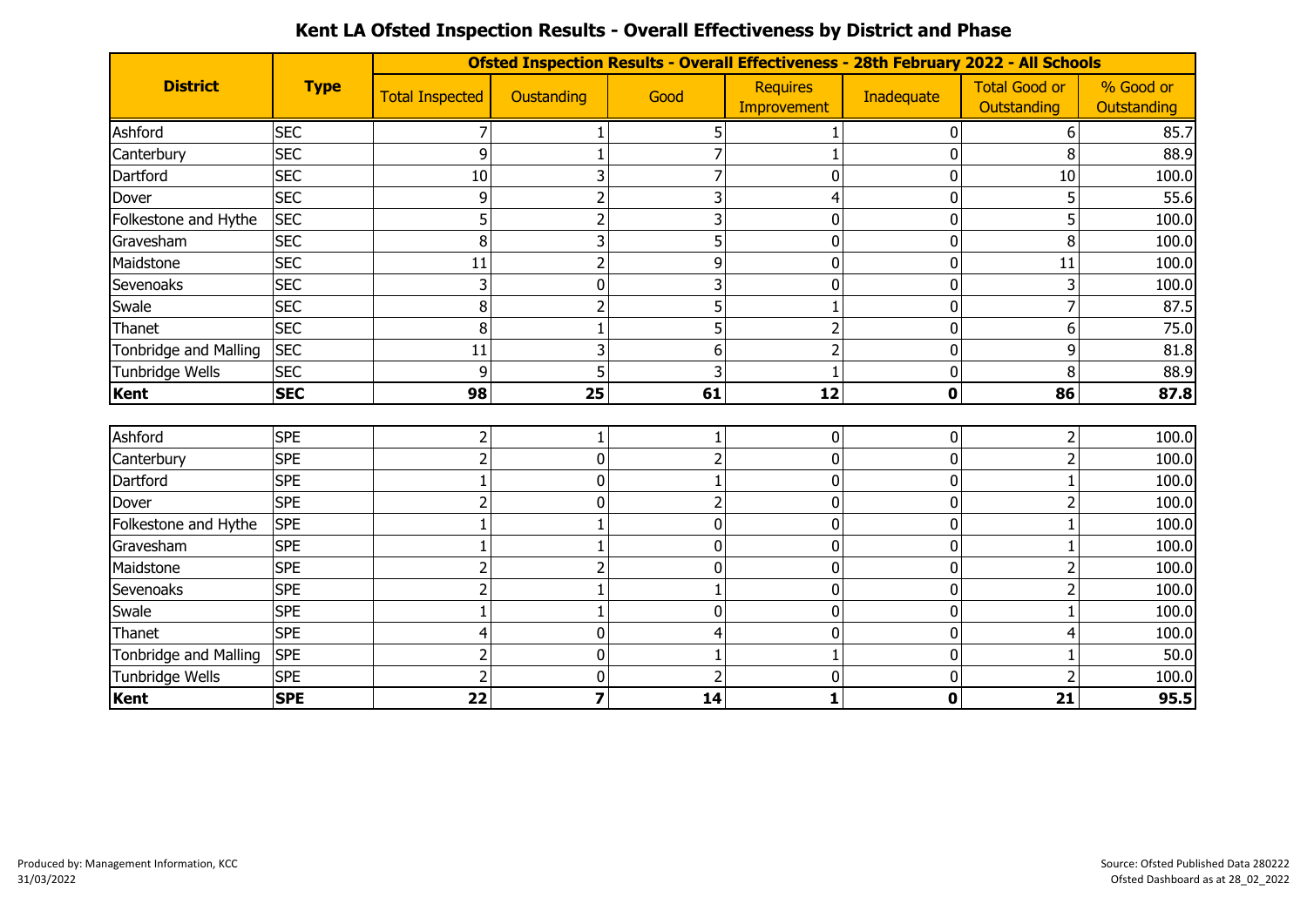|                              |             |                        | <b>Ofsted Inspection Results - Overall Effectiveness - 28th February 2022 - All Schools</b> |      |                                |                |                                     |                          |  |  |  |  |  |  |
|------------------------------|-------------|------------------------|---------------------------------------------------------------------------------------------|------|--------------------------------|----------------|-------------------------------------|--------------------------|--|--|--|--|--|--|
| <b>District</b>              | <b>Type</b> | <b>Total Inspected</b> | Oustanding                                                                                  | Good | <b>Requires</b><br>Improvement | Inadequate     | <b>Total Good or</b><br>Outstanding | % Good or<br>Outstanding |  |  |  |  |  |  |
| Ashford                      | <b>ALL</b>  | 51                     | 6                                                                                           | 42   | 3                              | 0              | 48                                  | 94.1                     |  |  |  |  |  |  |
| Canterbury                   | <b>ALL</b>  | 46                     | 11                                                                                          | 32   |                                |                | 43                                  | 93.5                     |  |  |  |  |  |  |
| Dartford                     | <b>ALL</b>  | 38                     | 6                                                                                           | 30   |                                |                | 36                                  | 94.7                     |  |  |  |  |  |  |
| Dover                        | <b>ALL</b>  | 52                     | 10                                                                                          | 36   | 6                              | 0              | 46                                  | 88.5                     |  |  |  |  |  |  |
| Folkestone and Hythe         | <b>ALL</b>  | 42                     | 10                                                                                          | 28   |                                | 0              | 38                                  | 90.5                     |  |  |  |  |  |  |
| Gravesham                    | <b>ALL</b>  | 38                     | 7                                                                                           | 28   | 3                              | 0              | 35                                  | 92.1                     |  |  |  |  |  |  |
| Maidstone                    | <b>ALL</b>  | 62                     | 13                                                                                          | 43   | 6                              | 0              | 56                                  | 90.3                     |  |  |  |  |  |  |
| Sevenoaks                    | <b>ALL</b>  | 46                     | 7                                                                                           | 35   | 3                              | $\mathbf{1}$   | 42                                  | 91.3                     |  |  |  |  |  |  |
| Swale                        | <b>ALL</b>  | 57                     | 13                                                                                          | 38   | 4                              | $\overline{2}$ | 51                                  | 89.5                     |  |  |  |  |  |  |
| Thanet                       | <b>ALL</b>  | 44                     | 8                                                                                           | 34   | 2                              | 0              | 42                                  | 95.5                     |  |  |  |  |  |  |
| Tonbridge and Malling        | <b>ALL</b>  | 58                     | 12                                                                                          | 39   | 6                              | $\,1$          | 51                                  | 87.9                     |  |  |  |  |  |  |
| Tunbridge Wells              | <b>ALL</b>  | 44                     | 12                                                                                          | 31   |                                | 0              | 43                                  | 97.7                     |  |  |  |  |  |  |
| Kent                         | <b>ALL</b>  | 578                    | 115                                                                                         | 416  | 41                             | 6              | 531                                 | 91.9                     |  |  |  |  |  |  |
|                              |             |                        |                                                                                             |      |                                |                |                                     |                          |  |  |  |  |  |  |
| Ashford                      | EY          | 40                     | 4                                                                                           | 36   | 0                              | 0              | 40                                  | 100.0                    |  |  |  |  |  |  |
| Canterbury                   | EY          | 44                     | 9                                                                                           | 35   | $\mathbf 0$                    | 0              | 44                                  | 100.0                    |  |  |  |  |  |  |
| Dartford                     | EY          | 42                     | 5                                                                                           | 35   | $\overline{2}$                 | 0              | 40                                  | 95.2                     |  |  |  |  |  |  |
| Dover                        | EY          | 38                     | 8                                                                                           | 29   |                                | 0              | 37                                  | 97.4                     |  |  |  |  |  |  |
| Folkestone and Hythe         | EY          | 35                     | 9                                                                                           | 26   | 0                              | 0              | 35                                  | 100.0                    |  |  |  |  |  |  |
| Gravesham                    | EY          | 25                     | 3                                                                                           | 22   | 0                              | 0              | 25                                  | 100.0                    |  |  |  |  |  |  |
| Maidstone                    | EY          | 62                     | 10                                                                                          | 50   | $\overline{2}$                 | 0              | 60                                  | 96.8                     |  |  |  |  |  |  |
| Sevenoaks                    | EY          | 48                     |                                                                                             | 40   |                                | 0              | 47                                  | 97.9                     |  |  |  |  |  |  |
| Swale                        | EY          | 48                     | 8                                                                                           | 37   | 3                              | 0              | 45                                  | 93.8                     |  |  |  |  |  |  |
| Thanet                       | EY          | 33                     | 8                                                                                           | 25   | $\mathbf 0$                    | 0              | 33                                  | 100.0                    |  |  |  |  |  |  |
| <b>Tonbridge and Malling</b> | EY          | 48                     | 8                                                                                           | 39   | 0                              | $\mathbf{1}$   | 47                                  | 97.9                     |  |  |  |  |  |  |
| Tunbridge Wells              | EY          | 46                     | 10                                                                                          | 34   | $\Omega$                       | $\overline{2}$ | 44                                  | 95.7                     |  |  |  |  |  |  |
| Kent                         | EY          | 551                    | 100                                                                                         | 437  | 11                             | 3              | 537                                 | 97.5                     |  |  |  |  |  |  |

**Note**: EY District Totals are based on Settings matched to Kent Districts only and the sum does not equal the overall Kent total.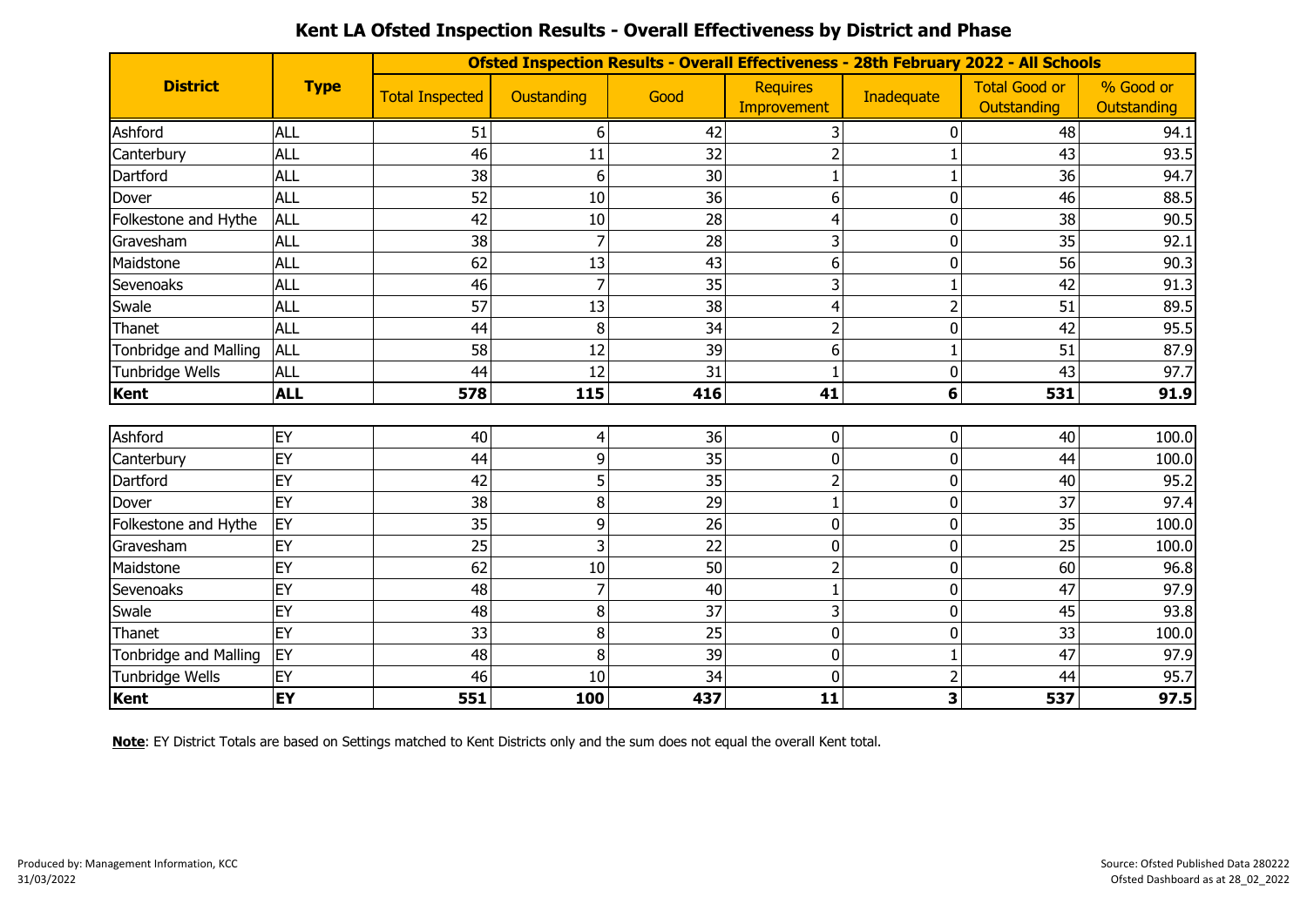|                       |             |                                  | <b>Ofsted Inspection Results - Overall Effectiveness - February 2022</b><br><b>Maintained Schools</b> |                         |                                |              |                                               |                          | <b>Ofsted Inspection Results - Overall Effectiveness - February 2022</b><br><b>Academies</b> |                   |                |                                       |                |                                               |                          |
|-----------------------|-------------|----------------------------------|-------------------------------------------------------------------------------------------------------|-------------------------|--------------------------------|--------------|-----------------------------------------------|--------------------------|----------------------------------------------------------------------------------------------|-------------------|----------------|---------------------------------------|----------------|-----------------------------------------------|--------------------------|
| <b>District</b>       | <b>Type</b> | <b>Total</b><br><b>Inspected</b> | Oustanding                                                                                            | Good                    | <b>Requires</b><br>Improvement | Inadequate   | <b>Total Good</b><br><b>or</b><br>Outstanding | % Good or<br>Outstanding | Total<br><b>Inspected</b>                                                                    | <b>Oustanding</b> | Good           | <b>Requires</b><br><b>Improvement</b> | Inadequate     | <b>Total Good</b><br><b>or</b><br>Outstanding | % Good or<br>Outstanding |
| Ashford               | PRI         | 26                               | 4                                                                                                     | 20                      |                                |              | 24                                            | 92.3                     | 16                                                                                           | $\overline{0}$    | 16             | $\mathbf{0}$                          | $\overline{0}$ | 16                                            | 100.0                    |
| Canterbury            | PRI         | 22                               |                                                                                                       | 14                      |                                |              | 21                                            | 95.5                     | 13                                                                                           | 3                 | 9              | $\mathbf 0$                           |                | 12                                            | 92.3                     |
| Dartford              | PRI         | 8                                |                                                                                                       | 8                       | $\Omega$                       |              | $\,8\,$                                       | 100.0                    | 19                                                                                           | 3                 | 14             |                                       |                | 17                                            | 89.5                     |
| Dover                 | PRI         | 20                               | ⊿                                                                                                     | 14                      |                                |              | 18                                            | 90.0                     | 21                                                                                           | $\overline{4}$    | 17             | $\mathbf 0$                           | $\mathbf{0}$   | 21                                            | 100.0                    |
| Folkestone and Hythe  | PRI         | 23                               | 6                                                                                                     | 16                      |                                |              | 22                                            | 95.7                     | 12                                                                                           | 1                 | 8              | 3                                     | $\mathbf{0}$   | 9                                             | 75.0                     |
| Gravesham             | PRI         | 11                               | $\overline{\phantom{a}}$                                                                              | 9                       | $\Omega$                       |              | 11                                            | 100.0                    | 17                                                                                           |                   | 14             | $\overline{2}$                        | $\mathbf{0}$   | 15                                            | 88.2                     |
| Maidstone             | PRI         | 32                               |                                                                                                       | 25                      |                                |              | 29                                            | 90.6                     | 16                                                                                           | 5                 | 8              | 3                                     | $\Omega$       | 13                                            | 81.3                     |
| Sevenoaks             | PRI         | 32                               |                                                                                                       | $\overline{27}$         |                                |              | 29                                            | 90.6                     | 9                                                                                            | 4                 | 4              | $\mathbf 0$                           |                |                                               | 88.9                     |
| Swale                 | PRI         | 16                               |                                                                                                       | 12                      | $\Omega$                       |              | 16                                            | 100.0                    | 32                                                                                           | 6                 | 21             | 3                                     | $\overline{2}$ | 27                                            | 84.4                     |
| Thanet                | PRI         | 18                               | Δ                                                                                                     | 14                      | $\Omega$                       |              | 18                                            | 100.0                    | 13                                                                                           | 3                 | 10             | $\mathbf 0$                           | $\mathbf{0}$   | 13                                            | 100.0                    |
| Tonbridge and Malling | PRI         | 31                               | 8                                                                                                     | 22                      |                                |              | 30                                            | 96.8                     | 13                                                                                           | $\mathbf{1}$      | 10             | $\mathbf{1}$                          | $\mathbf{1}$   | 11                                            | 84.6                     |
| Tunbridge Wells       | PRI         | 25                               | 6                                                                                                     | 19                      | $\mathbf{0}$                   |              | 25                                            | 100.0                    | $\overline{7}$                                                                               | $\mathbf{0}$      | $\overline{7}$ | $\mathbf 0$                           | $\mathbf 0$    |                                               | 100.0                    |
| Kent                  | <b>PRI</b>  | 264                              | 51                                                                                                    | 200                     | 13                             | $\mathbf{0}$ | 251                                           | 95.1                     | 188                                                                                          | 31                | 138            | 13                                    | 6              | 169                                           | 89.9                     |
| Ashford               | <b>PRU</b>  | $\mathbf{0}$                     | $\overline{0}$                                                                                        | $\mathbf 0$             | 0                              |              | $\mathbf 0$                                   | 0.0                      |                                                                                              |                   |                |                                       |                |                                               |                          |
| Canterbury            | <b>PRU</b>  | $\Omega$                         | $\Omega$                                                                                              | $\mathbf 0$             | $\Omega$                       |              | $\pmb{0}$                                     | 0.0                      |                                                                                              |                   |                |                                       |                |                                               |                          |
| Dartford              | PRU         | $\Omega$                         | $\Omega$                                                                                              | $\mathbf{0}$            | $\mathbf{0}$                   |              | 0                                             | 0.0                      |                                                                                              |                   |                |                                       |                |                                               |                          |
| Dover                 | PRU         | $\Omega$                         | $\Omega$                                                                                              | $\mathbf 0$             | $\mathbf{0}$                   |              | 0                                             | 0.0                      |                                                                                              |                   |                |                                       |                |                                               |                          |
| Folkestone and Hythe  | PRU         |                                  | $\Omega$                                                                                              | $\mathbf{1}$            | $\Omega$                       |              | $\mathbf{1}$                                  | 100.0                    |                                                                                              |                   |                |                                       |                |                                               |                          |
| Gravesham             | PRU         | $\Omega$                         | 0                                                                                                     | $\mathbf{0}$            | $\Omega$                       |              | $\mathbf 0$                                   | 0.0                      |                                                                                              | $\mathbf 0$       | 0              |                                       | $\mathbf{0}$   |                                               | 0.0                      |
| Maidstone             | PRU         |                                  | $\mathbf{0}$                                                                                          | $\mathbf{1}$            | $\Omega$                       |              | $\mathbf{1}$                                  | 100.0                    |                                                                                              |                   |                |                                       |                |                                               |                          |
| Sevenoaks             | PRU         | $\Omega$                         | $\mathbf{0}$                                                                                          | $\mathbf{0}$            | $\Omega$                       |              | $\mathbf 0$                                   | 0.0                      |                                                                                              |                   |                |                                       |                |                                               |                          |
| Swale                 | PRU         | $\Omega$                         | $\Omega$                                                                                              | $\mathbf{0}$            | $\mathbf{0}$                   |              | 0                                             | 0.0                      |                                                                                              |                   |                |                                       |                |                                               |                          |
| Thanet                | <b>PRU</b>  |                                  | 0                                                                                                     | $\mathbf{1}$            | <sup>0</sup>                   |              | $\mathbf{1}$                                  | 100.0                    |                                                                                              |                   |                |                                       |                |                                               |                          |
| Tonbridge and Malling | <b>PRU</b>  |                                  | $\Omega$                                                                                              | $\mathbf 0$             |                                |              | $\mathbf 0$                                   | 0.0                      |                                                                                              |                   |                |                                       |                |                                               |                          |
| Tunbridge Wells       | <b>PRU</b>  |                                  |                                                                                                       | $\Omega$                | $\Omega$                       |              | 1                                             | 100.0                    |                                                                                              |                   |                |                                       |                |                                               |                          |
| Kent                  | <b>SEC</b>  | 5                                | 1                                                                                                     | $\overline{\mathbf{3}}$ |                                | $\mathbf{0}$ | 4                                             | 80.0                     | 1                                                                                            | $\mathbf{0}$      | $\mathbf{0}$   | $\mathbf{1}$                          | $\mathbf 0$    | $\mathbf{0}$                                  | 0.0                      |